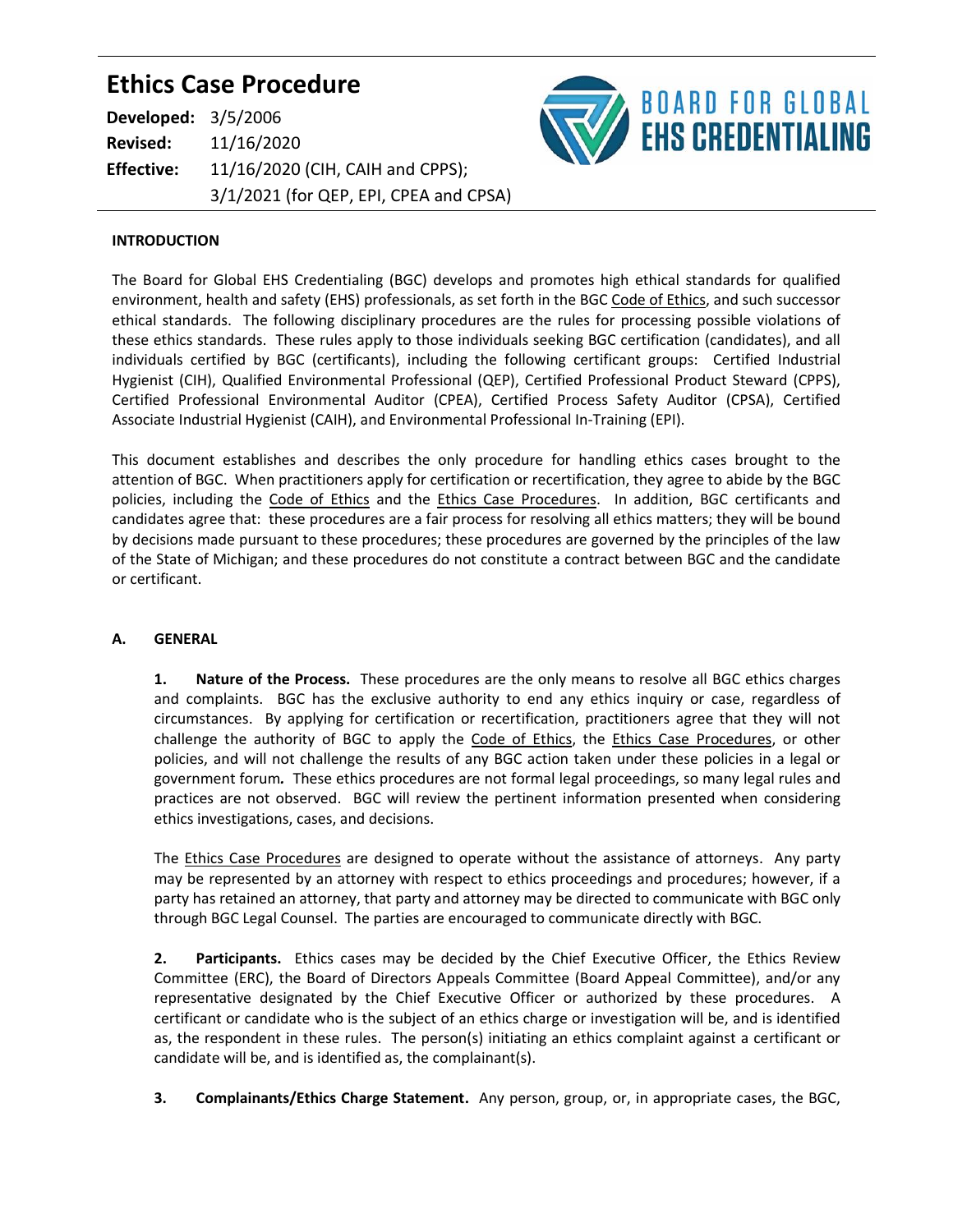may initiate an ethics case and act as a complainant. A complainant other than BGC must: contact the Chief Executive Officer and request an Ethics Charge Statement form; complete the information requested on the Charge Statement; and then submit the completed Charge Statement to the Chief Executive Officer. Each Ethics Charge Statement must include a detailed written description of the factual allegations supporting the ethics charge(s).

**4. Time Requirements.** BGC will make every effort to follow the time requirements set forth in this document. However, BGC's failure to meet a time requirement will not prohibit the final resolution of any ethics matter. Complainants and respondents are required to comply with all time requirements specified in this document. Time extensions or postponements may be granted by the BGC Chief Executive Officer, Chair of the Ethics Review Committee, or Chair of the Board Appeals Committee, if a timely written request explains a reasonable cause.

**5. Litigation/Other Proceedings.** BGC may accept and resolve ethics complaints when civil, criminal litigation or other proceedings related to the complaint have been, or are presently, before a court, regulatory agency, or professional body. BGC may also continue or delay ethics complaints in such cases.

**6. Complaints Concerning Non-Certificants.** In the event that BGC receives an ethics inquiry or Ethics Charge Statement concerning an individual who does not hold any BGC credential, or who is not a candidate, a representative of BGC will inform the complainant and may refer the complainant to an appropriate authority.

**7. Improper Disclosure/False or Misleading Responses.** Any failure to disclose pertinent information or misleading disclosure by a certificant or candidate with respect to an ethics charge, criminal case, disciplinary proceeding, or similar matter concerning him/her may constitute a violation.

**8. Time Limitations Concerning Complaints.** BGC may consider any ethics complaint, regardless of: (**a)** whether the respondent held a BGC credential at the time of the alleged violation; **(b)** when the alleged violation occurred; or, **(c)** whether the respondent continues to hold or seek a BGC credential during the course of any ethics case.

**9. Confidentiality.** In order to protect the privacy of the parties to an ethics case, all material prepared by or submitted to BGC will be confidential. An exception will be made if a release of information or documents is authorized by these rules or required pursuant to a judicial proceeding. The identities of all members of the Ethics Review Committee and the Board Appeals Committee shall remain confidential, and will not be released without the specific authorization of each member.

Until an ethics case has been closed or finalized pursuant to Section L, all parties must maintain the confidentiality of all information related to the ethics case, including its existence, consistent with these rules. If any party discloses information related to the ethics case contrary to these rules, the Chief Executive Officer, the Ethics Review Committee, and/or the Board Appeals Committee may terminate the ethics complaint if such disclosure is by the complainant; or may impose any sanction included within these rules if such disclosure is by the respondent. This provision, however, does not limit or restrict the ability of a party to collect information relevant to the resolution of the ethics matter.

**10. Failure to Cooperate.** If any party refuses to fully cooperate or participate with BGC or its representatives, and it is determined that the lack of cooperation was without good cause, BGC may take the following actions: **(a)** The Chief Executive Officer, the Ethics Review Committee, and/or the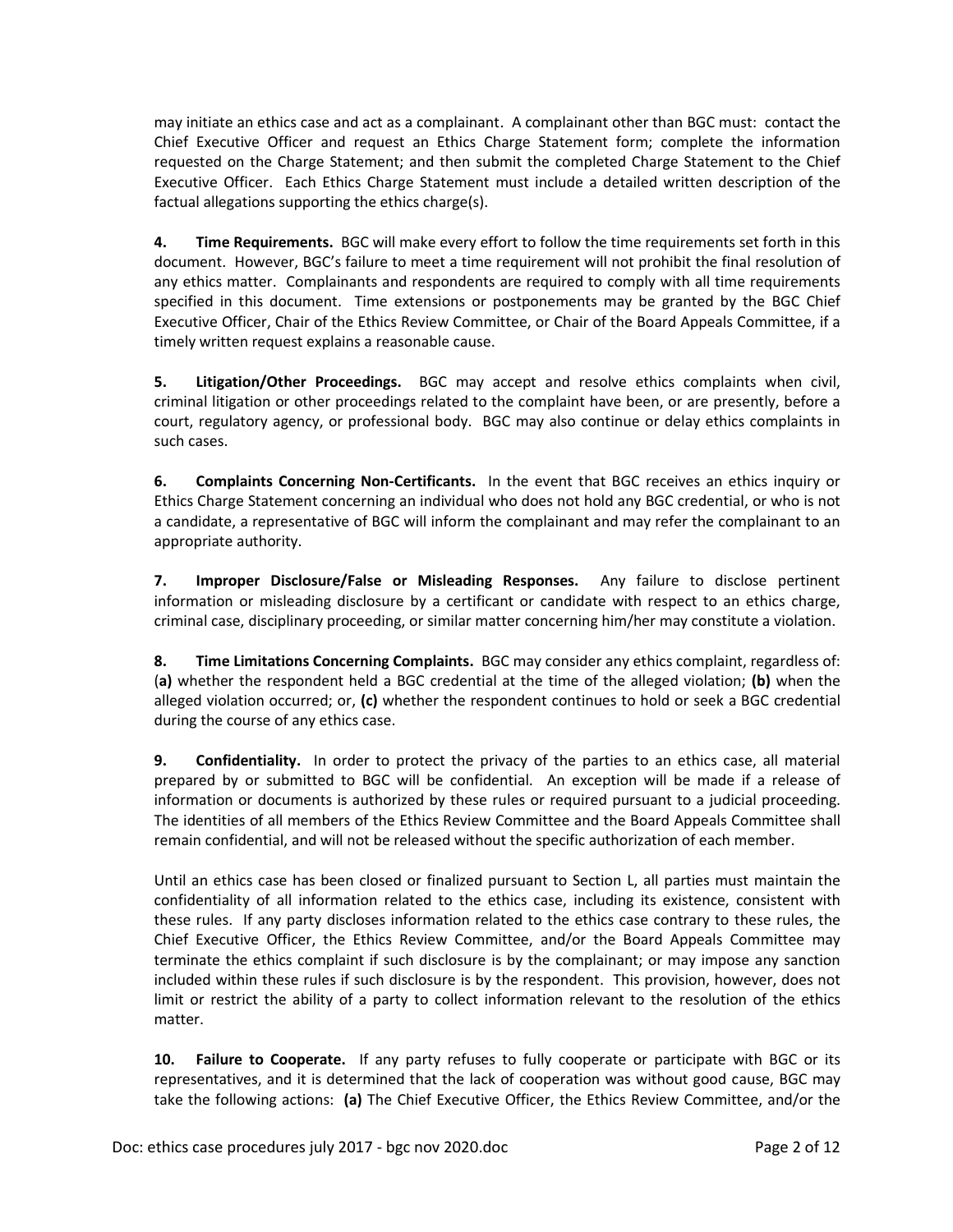Board Appeals Committee may terminate the ethics complaint of an uncooperative complainant; **(b)** If a respondent is uncooperative, the Ethics Review Committee; and/or, the Board Appeals Committee may impose any sanction included within these rules.

**11. Resignation from BGC.** Should a respondent attempt to relinquish BGC certification or withdraw an application during the course of any ethics inquiry or case, BGC reserves the right to continue the matter to a final resolution according to these rules.

## **B. MEDIATION**

**1. Cases Appropriate for Mediation**. The Chief Executive Officer will receive all charges, complaints, and Ethics Charge Statements. The Chief Executive Officer will consider the seriousness of the allegations, the respondent's background, prior conduct, and any other pertinent material, and make a decision concerning the likelihood that the matter can be resolved fairly without formal disciplinary proceedings as described in these rules. Ethics cases concerning charges issued by a regulatory agency or professional body, and those involving criminal or civil litigation, are not appropriate for mediation.

**2. Mediation Determination.** Should the Chief Executive Officer determine that a particular ethics matter is appropriate for mediation and the complainant and respondent agree to mediation, the CEO and the parties will make a reasonable and good faith effort to resolve the dispute to a fair, just, and voluntary conclusion.

**3. Successful Mediation.** In the event of successful mediation, the Chief Executive Officer will prepare a report summarizing the terms of each mediated resolution of an ethics matter, a copy of which will be forwarded to the parties.

**4. Unsuccessful Mediation.** In the event of unsuccessful mediation, the Chief Executive Officer will refer the case to the Ethics Review Committee for resolution consistent with these procedures.

### **C. ETHICS INQUIRIES/ETHICS CHARGE STATEMENTS**

**1. Ethics Inquiries.** Any person or group seeking to file a complaint concerning a certificant or candidate should contact the Chief Executive Officer. The Chief Executive Officer will forward to the complainant a copy of the BGC Code of Ethics, Ethics Case Procedures and the form entitled "Ethics Charge Statement." The Chief Executive Officer will record all ethics inquiries and identify: the person(s) making the inquiry; the certificant/candidate identified; the State from which the inquiry originates; and the nature of the problem. This case log will remain confidential, and will be available only to authorized representatives of BGC, or released for review to cooperating agencies and organizations.

**2. Ethics Charge Statement/Description of Charges.** In order for BGC to consider an ethics complaint, a complainant other than BGC must complete and submit to the Chief Executive Officer an Ethics Charge Statement, including all information required by the form. The Ethics Charge Statement is a formal written communication from a complainant describing the allegations against a certificant or candidate, and is the only form of complaint submission accepted. Public documents such as newspaper stories, court verdicts or agency decisions are not acceptable, and will not be considered, as Ethics Charge Statements, but such material may be submitted as documentation to support a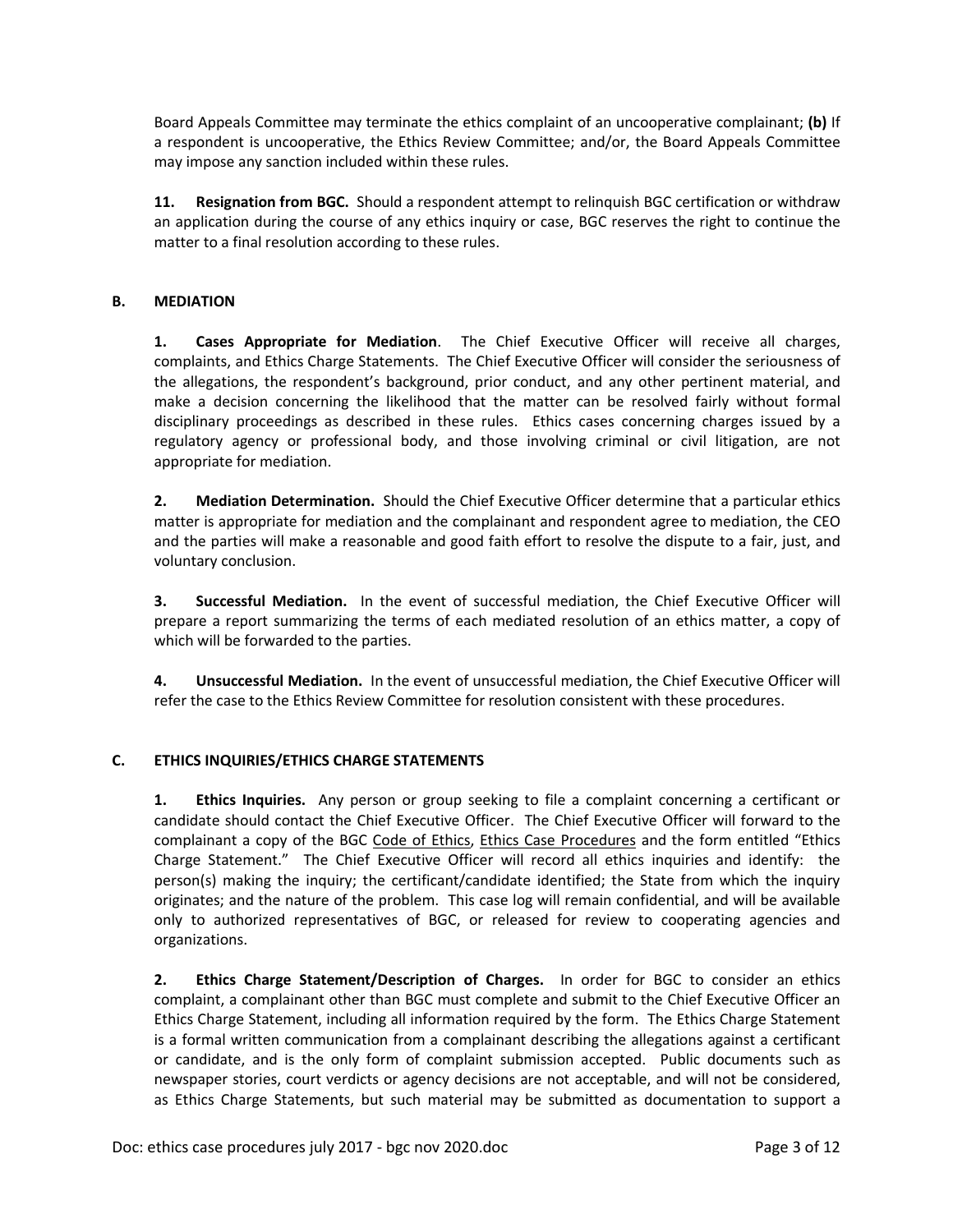complaint. When an Ethics Charge Statement is received by BGC, the Chief Executive Officer will: **(a)** Review the material received and assign a case number to the matter; **(b)** Review the allegations made concerning the charges; **(c)** Determine whether the charges are presented in sufficient detail to permit BGC to conduct a preliminary investigation; and, if necessary, **(d)** Contact the complainant and other parties with relevant information to request additional factual material. The Chief Executive Officer will send a letter to the complainant and respondent stating whether the charges submitted are accepted or rejected for a formal ethics investigation.

#### **D. ACCEPTANCE/REJECTION OF ETHICS CHARGES**

**1. Charge Acceptance.** The Chief Executive Officer will review each charge presented in an Ethics Charge Statement submitted by a complainant and then determine if it will become the subject of a formal Ethics Complaint and Investigation. The following criteria will be considered to determine if a charge is accepted or rejected: **(a)** Whether the respondent is a certificant or candidate; **(b)** Whether a proven charge would constitute a violation of the Code of Ethics; **(c)** Whether the passage of time since the alleged violation requires that the complaint be rejected; **(d)** Whether relevant, reliable information or proof concerning the charge is available; **(e)** Whether the complainant is willing to provide proof or other information to BGC concerning the complaint; and, **(f)** whether the charge appears to be justified or insupportable, considering the proof available to BGC.

The CEO will determine whether the charge(s) and available proof support a formal Ethics Complaint, and upon such determination, will refer the charge(s) to the Ethics Review Committee. The Ethics Review Committee may assist the Chief Executive Officer in reviewing the charge(s) in order to determine whether a formal Ethics Complaint will be issued.

**2. Charge Rejection.** If the Chief Executive Officer and/or the Ethics Review Committee determine that an allegation should not become the subject of a formal Ethics Complaint, the charge(s) will be rejected. The Chief Executive Officer will notify the complainant and respondent of the rejection, as well as the reason(s) for the rejection, by letter within approximately twenty-one (21) days of the determination.

**3. Appeal of Charge Rejection Determination.** Within thirty (30) days of the mailing date of a charge rejection letter, the complainant may appeal to the Ethics Review Committee. If the Ethics Review Committee conducted the review of the Ethics Charge Statement and rejected the Charge Statement allegations, the complainant may appeal to the BGC Board Appeals Committee under the terms of this Section. In order to have the Ethics Review Committee or Board Appeals Committee reconsider the rejection, a complainant must state in writing the following: **(a)** the procedural errors possibly made by the Chief Executive Officer or Ethics Review Committee with respect to the charge rejection, if any; **(b)** the specific provisions of the Code of Ethics believed violated; and, **(c)** the specific information believed to support the acceptance of the charge(s).

The Ethics Review Committee or Board Appeals Committee will consider and decide any charge rejection appeal at the next scheduled meeting, and such decision cannot be appealed.

#### **E**. **ETHICS COMPLAINTS AND INVESTIGATION**

**1. Ethics Complaint and Investigation Notices.** After an ethics charge is accepted, a formal Ethics Complaint and Investigation Notice will be sent to the respondent and the complainant which identifies each Code of Ethics violation alleged and the supporting factual basis for each complaint.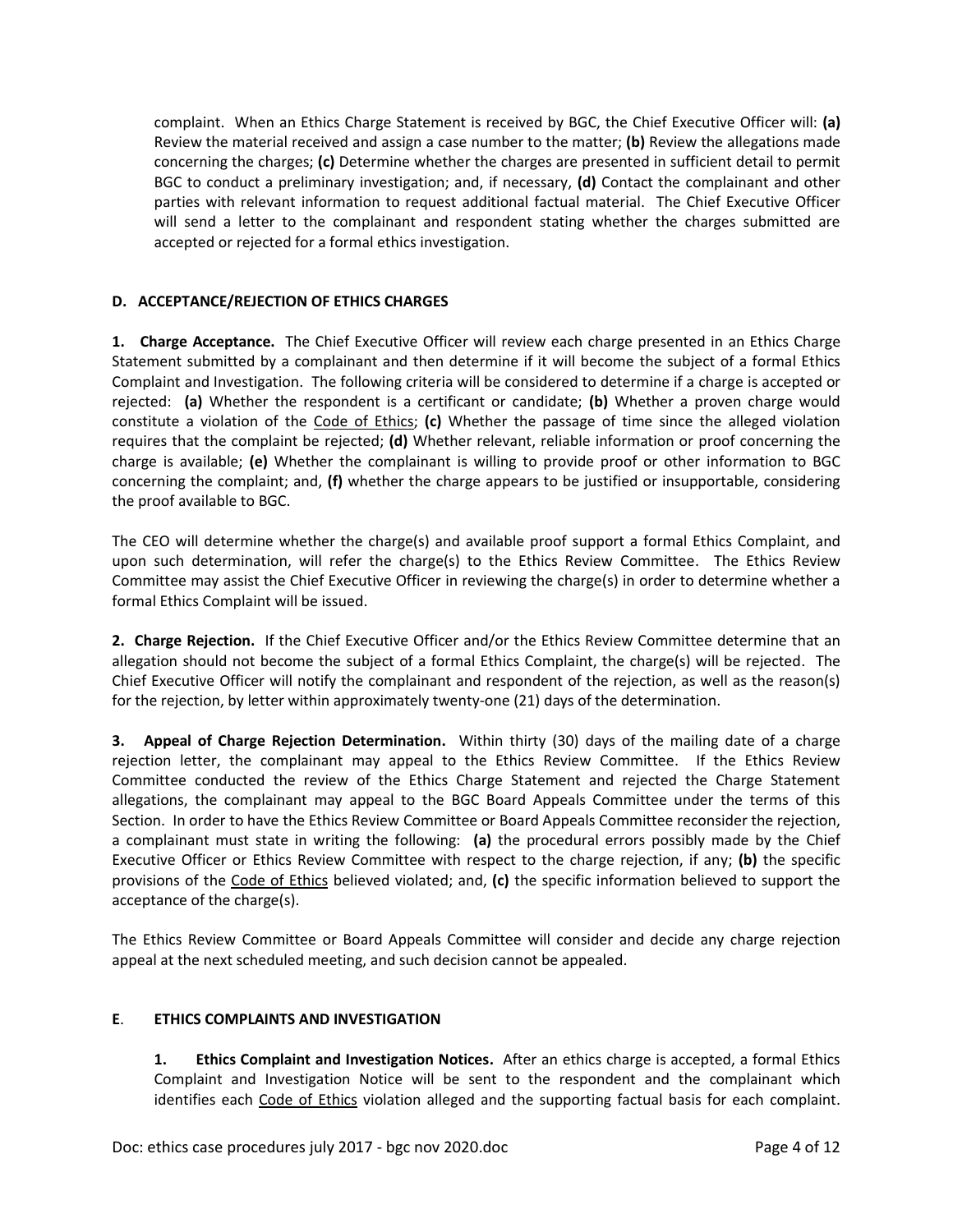This Notice will be delivered to the respondent, at the last known address(es) by regular mail and other verifiable delivery service, return receipt requested, and will be marked, "Confidential." The complaint will be resolved by the Ethics Review Committee under Section H of these Procedures.

## **F**. **ETHICS COMPLAINT RESPONSE/OPTIONAL REPLY AND OPTIONAL RESPONSE**

**1. Submitting an Ethics Complaint Response.** Within thirty (30) days of the mailing date of an Ethics Complaint and Investigation Notice, the respondent must submit an Ethics Complaint Response according to the instructions in the Notice. The Ethics Complaint Response must include the following: **(a)** a full response to each complaint matter; **(b)** the identification and a copy of each document that the respondent believes to be relevant to the resolution of the Ethics Complaint; and, **(c)** any other information that the respondent believes will assist BGC in considering the Ethics Complaint fairly.

**2. Response Deficiencies.** The Chief Executive Officer or Ethics Review Committee may require the respondent to supplement or expand a response.

**3. Optional Reply to Ethics Complaint Response.** The Chief Executive Officer or Ethics Review Committee will forward a copy of the Ethics Complaint Response to the complainant within approximately ten (10) days following the receipt of the Response by BGC. The complainant may submit a Reply to the respondent's Ethics Complaint Response by letter or similar document within ten (10) days of the mailing date of the Response to the complainant. If submitted, this Reply must fully explain any objections that the complainant wishes to present to the CEO or Ethics Review Committee concerning the Ethics Complaint Response.

**4. Optional Response to Complainant Reply.** If an optional Reply to the Ethics Complaint Response is submitted by the complainant, the Chief Executive Officer or Ethics Review Committee will forward a copy of the Reply to the respondent within approximately ten (10) days following the receipt of the Reply by BGC. The respondent may submit a Response to the complainant's Reply by letter or similar document within ten (10) days of the mailing date of the Reply to the respondent. If submitted, the Response must fully explain, and is limited to, any objections that the respondent wishes to present to the Chief Executive Officer or Ethics Review Committee concerning the complainant's Reply to the Ethics Complaint Response.

### **G. PRELIMINARY ACTIONS AND ORDERS**

**1. Voluntary Temporary Suspension of Certification.** At any time following the issuance of an Ethics Complaint and Investigation Notice, the respondent may be asked to agree to a temporary suspension of BGC certification, pending the final resolution of the ethics complaint. If the respondent accepts this request, the respondent will agree to and sign a Voluntary Suspension Agreement. This Agreement will state the temporary suspension and that the respondent voluntarily ceases from representing himself or herself as certified, credentialed or otherwise endorsed by BGC until further notice. The respondent will also return any credential materials to BGC to be held until the suspension, or other disciplinary action, has ended.

**2. Involuntary Suspension of Certification.** If a respondent fails to agree to and sign a Voluntary Suspension Agreement, pursuant to Section G.1, above, the Chief Executive Officer, the Ethics Review Committee, or the Board Appeals Committee may issue an Order suspending the respondent's certification(s). This Suspension Order will stay in effect until the final resolution of the complaint.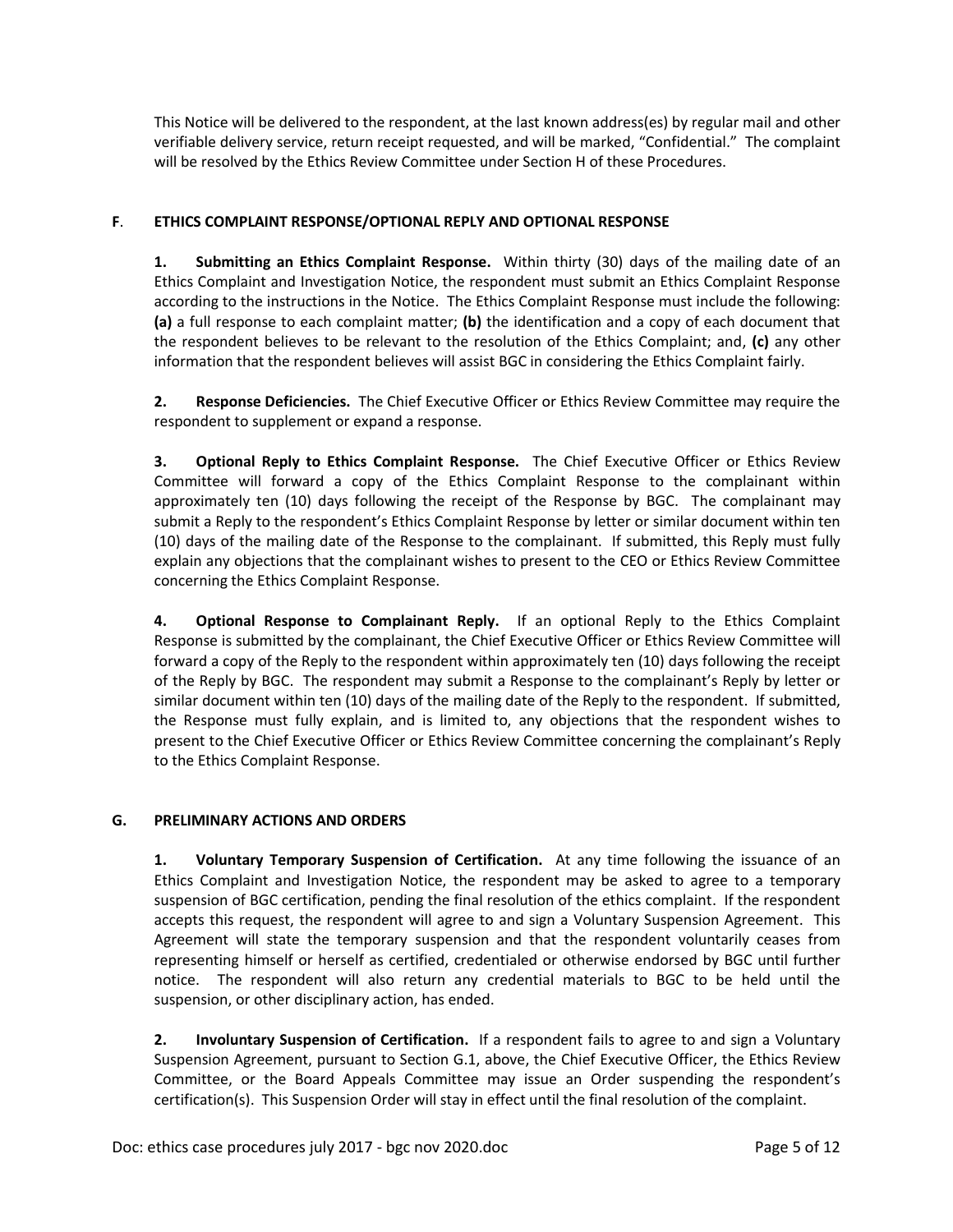**3. Circumstances of Involuntary Suspension Orders.** Suspension Orders are authorized where: **(a)** The respondent has been convicted of a criminal or quasi-criminal act; or the respondent has not contested a criminal indictment under any statute, law or rule; **(b)** The respondent has been indicted or similarly charged with any criminal act or violation of criminal law under statute, law or rule; **(c)**  The respondent has been found in violation of any law, regulation or rule by a professional regulatory body, or has been sanctioned or disciplined by such a regulatory body; **(d)** The respondent is the subject of a formal complaint or similar charge and/or investigation by a professional regulatory body; **(e)** The respondent has been found in violation of an ethics code of a professional association or certifying body; **(f)** The respondent is the subject of a formal complaint or similar charge and investigation by a professional association or certifying body concerning ethics or disciplinary matters; or, **(g)** the respondent is the subject of litigation or other legal action relating to his/her Industrial Hygiene, Environmental, Product Stewardship or EHS Auditing practice.

**4. Other Preliminary Orders.** The Chief Executive Officer, the Ethics Review Committee, or the Board Appeals Committee may require the respondent to do or to refrain from doing certain acts by preliminary and temporary Order, including the disclosure/submission of documents relevant to review of an ethics investigation. Any temporary and preliminary Order requested will be reasonably related to the complaint under consideration; or to a party's responsibilities under the Code of Ethics.

**5. Failure to Comply with Preliminary Orders.** The Chief Executive Officer, the Ethics Review Committee, or the Board Appeals Committee may discipline a respondent who fails to comply with a temporary or preliminary order. The Chief Executive Officer, the Ethics Review Committee, or the Board Appeals Committee will consider the severity of the failure to comply and other relevant factors in determining the discipline. Preliminary and temporary orders cannot be appealed.

### **H**. **ETHICS REVIEW COMMITTEE/ETHICS COMPLAINT HEARINGS**

**1. Ethics Review Committee.** The Chief Executive Officer will appoint: a Chair; a Vice-Chair; and, at least three (3) other members of the Ethics Review Committee. The Chair or Vice-Chair will chair a panel, and will preside over and conduct each Ethics Complaint Hearing, with at least two (2) Ethics Review Committee panel members. No Ethics Review Committee member may serve on a panel where: s/he has had a substantial professional or personal relationship with a party; a conflict between the interests of a party and the Committee member exists; or, there would appear to be an impropriety by such service.

The Ethics Review Committee will conduct an Ethics Complaint Hearing designed to collect and weigh all of the available information and proof. Unless a case has been resolved by the Chief Executive Officer under the Procedures, the Ethics Review Committee will be the initial decision-making body to determine whether violations of the Code of Ethics or these Procedures have occurred. The Ethics Review Committee will have full authority and responsibility to convene, preside over, continue, and conclude an Ethics Complaint.

**2. Hearing Schedule and Location.** The Hearing date for each ethics case will be scheduled by the Chair or Vice-Chair, in consultation with the parties. Each Hearing will be held at a site determined by the Chair or Vice-Chair and, if practical, held no less than sixty (60) days and no more than one hundred twenty (120) days from the receipt of an Ethics Charge Statement by BGC. Hearings will not be held prior to the date permitted in these rules in order to permit each party to submit a Response or a Reply.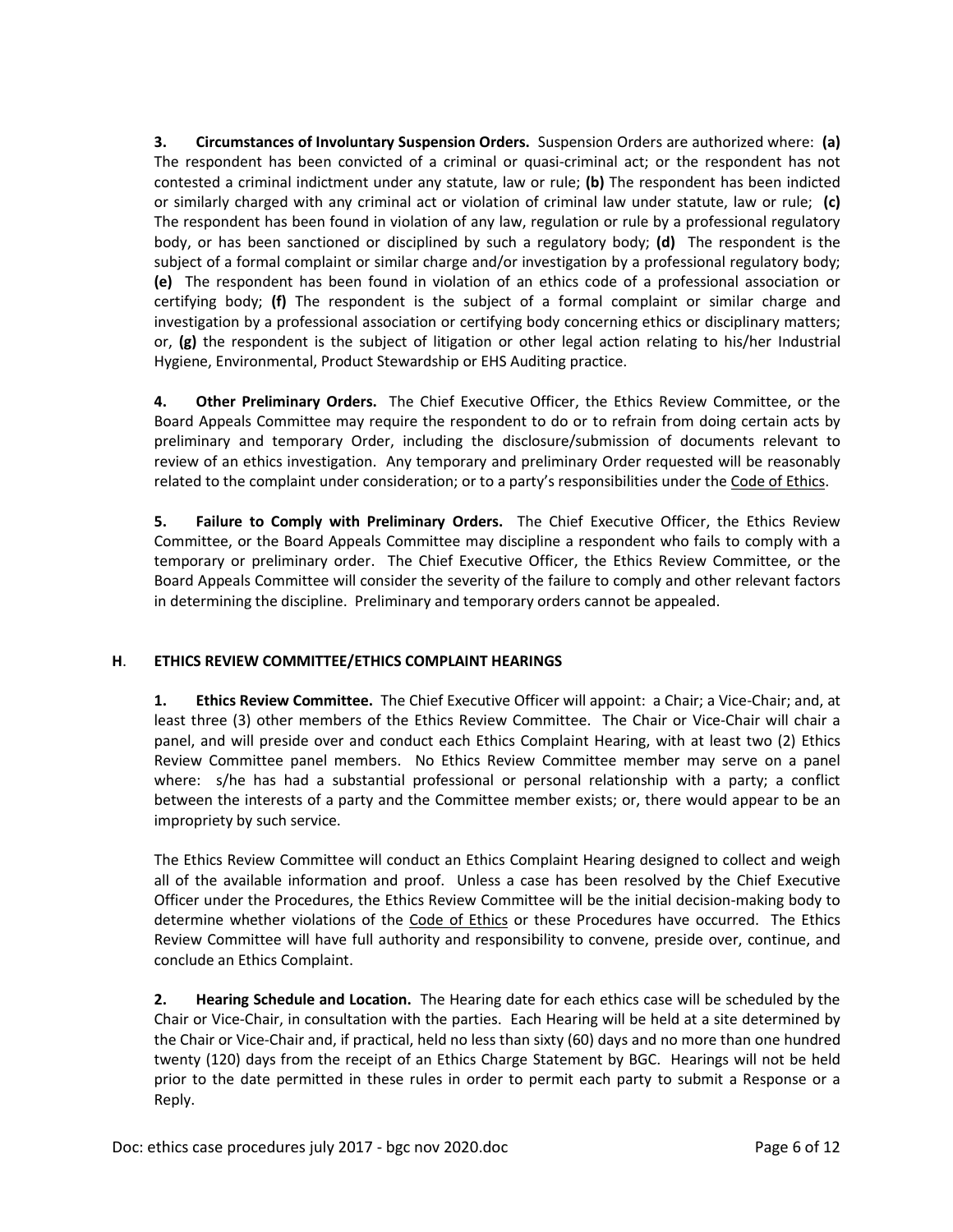**3. Hearing Notice and Attendance.** The Chair or Vice-Chair will notify the parties of the hearing schedule and location in writing. Each party will be given the option to attend the hearing in person and will be required to indicate the following at least seven (7) days before the hearing: **(a)** Whether the party intends to appear at and participate in the hearing in person; **(b)** Whether the party intends to participate in the hearing via telephone; if so, the telephone number where the party is to be reached during the hearing; **(c)** Whether the party intends to appear at the hearing with an attorney or other representative; if so, the name, address and telephone number of such attorney or representative; **(d)** Whether the party intends to present witnesses at the hearing; if so, the name, address and telephone number of each witness and a brief summary of the content of the witness' proposed testimony; and **(e)** Whether the party intends to present or offer any documentary information or other written proof during the course of the hearing that has not been previously considered by BGC. If such information is offered, the party must provide a copy of each document and a brief description of the document's relevance. Any Ethics Complaint may proceed to a conclusion and decision whether or not the parties are present.

**4. Postponement of Hearing.** A respondent or complainant may request a hearing postponement. This request must be in writing and received by BGC at least ten (10) days prior to the Hearing date. The Chair of the ERC may grant a postponement. Postponement decisions cannot be appealed.

**5. Participation of BGC Legal Counsel.** Should BGC legal counsel be present at an ethics case hearing, legal counsel shall have the privilege of the floor and may conduct the hearing with the Ethics Review Committee. Legal or other representatives of the parties do not have such privilege, and are bound by the determinations and rulings of the Ethics Review Committee and legal counsel.

**6. Responsibilities and Rights of the Parties.** In addition to other responsibilities and rights, the respondent and the complainant may do, or be required to do, the following: **(a)** Attend the hearing and be present during the testimony of all witnesses; **(b)** Present witnesses, written information and argument on their behalf; **(c)** Review or inspect all oral or written information presented in the case; and, **(d)** Comply with all orders or directives issued by the BGC.

**7. Witnesses.** All witnesses will be excluded from the hearing room except during the presentation of their testimony. The Ethics Review Committee Chair or Vice-Chair will rule on any request to the contrary, and the ruling will not be subject to appeal.

**8. Confidentiality/Inclusion of Other Persons.** All hearings are confidential and private. No observers are permitted without special permission. A party may request the presence of an observer in the hearing room during all or part of a hearing. The Ethics Review Committee or the Chair will rule on these requests, and the ruling cannot be appealed.

**9. Information and Proof Accepted.** The Ethics Review Committee will receive and consider all information appearing to be relevant to an ethics complaint, including any information that may be helpful to a complete understanding of the case. The Ethics Review Committee may consider information concerning relevant prior conduct. Objections relating to relevance of information and similar issues will be decided by the Ethics Review Committee or the ERC Chair, and these decisions cannot be appealed.

**10. Record of the Hearing.** A taped, written or summary record of the Hearing will be made by the Ethics Review Committee, another BGC representative, or a stenographer/recorder; however, no taped, video, or other electronic recording of the Hearing will be permitted, unless specifically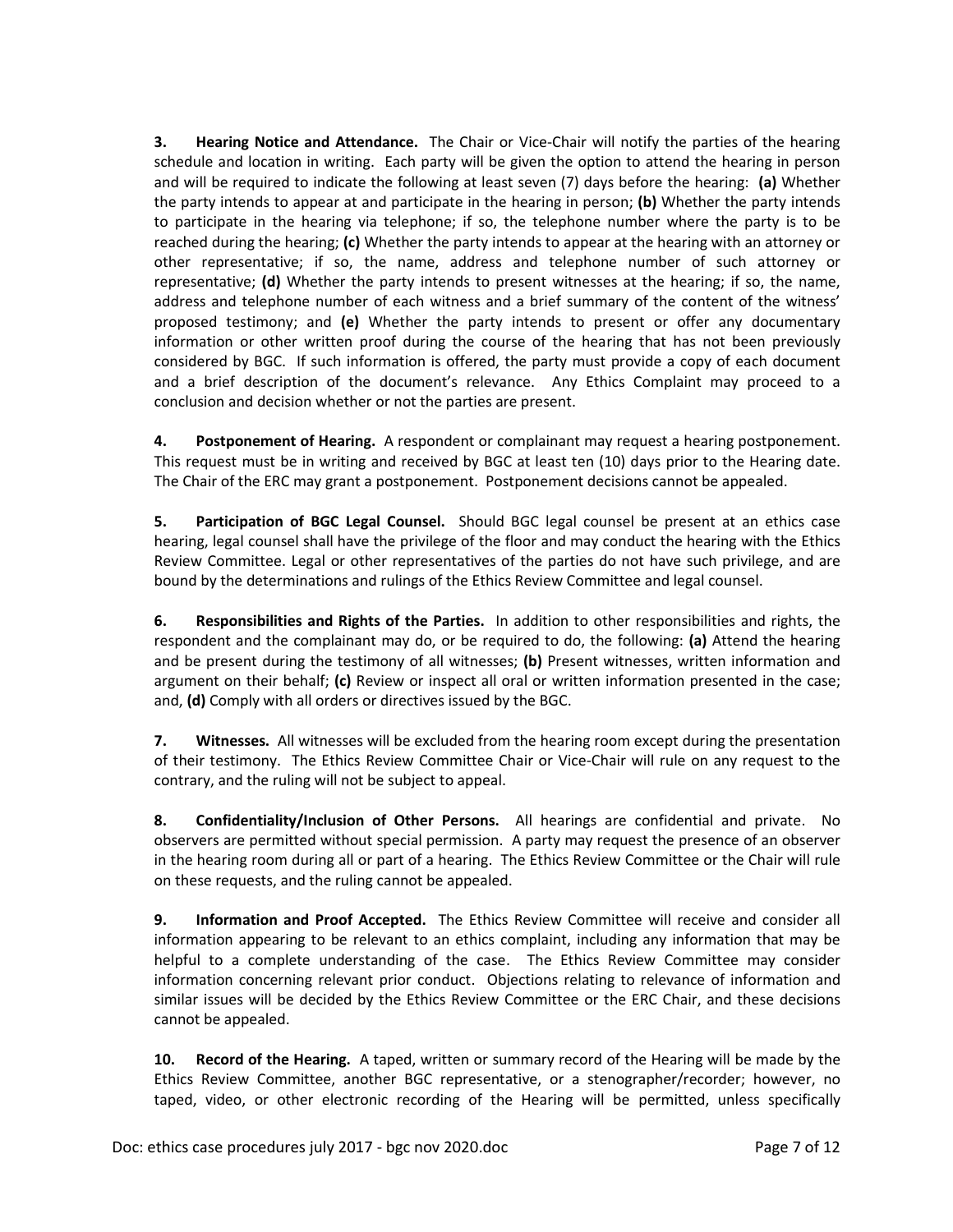authorized by the Ethics Review Committee Chair. Off-the-record conversation may be requested by parties and will not be part of the hearing record.

**11. Hearing Expenses.** Parties will be responsible for their expenses associated with the case. Should a party request a written transcript or recorded copy of the hearing, a reasonable fee will be assessed for preparation. BGC bears the cost of the hearings and investigations that are performed by BGC representatives.

**12. Closing of the Hearing Record.** The hearing record will be closed following the conclusion of the hearing, unless otherwise directed by BGC. Any party, including the ERC Chair, may request that the record remain open for thirty (30) days for the purpose of receiving additional documentary information and proof. The Ethics Review Committee Chair may deny requests to keep records open, and such decisions cannot be appealed.

#### **I. ETHICS REVIEW COMMITTEE DECISIONS AND ORDERS**

**1. Ethics Review Committee Decision and Order.** A Decision and Order will be prepared by the Ethics Review Committee within thirty (30) days of the closing of the hearing record, or as soon thereafter as practical.

**2. Contents of the Ethics Review Committee Decision.** The following information will be included in the Ethics Case Decision: **(a)** A summary of the case, including the positions of the parties; **(b)** A summary of all relevant factual findings based on the record; **(c)** A final ruling on each Code of Ethics violation charged; **(d)** A statement of any disciplinary action(s) and/or sanction(s) issued; and, **(e)** Any other material that the Ethics Review Committee determines to be appropriate.

**3. Contents of the Ethics Review Committee Disciplinary Order.** The Order may include any of the following items: **(a)** An order directing the respondent to cease and desist from any behavior or acts found to be in violation of the Code of Ethics; **(b)** A statement of the disciplinary action(s) imposed and mandate directing the respondent to comply immediately with these disciplinary action(s); and, **(c)** Any other appropriate directive consistent with the Decision.

### **J. DISCIPLINARY ACTIONS**

**1. Disciplinary Actions Available.** When a respondent has been found to have violated one or more provisions of the Code of Ethics, BGC may issue and order one or more of the following disciplinary and remedial actions: **(a)** A recommendation to the Board of Directors that the certificant or candidate be ineligible for recertification or certification, and that any reapplication of the respondent for BGC certification be denied; **(b)** A requirement that the respondent take corrective action(s); **(c)** A private reprimand and censure of the respondent concerning the Code of Ethics violation(s); **(d)** A public reprimand and censure of the respondent concerning the Code of Ethics violation(s); **(e)** The imposition of a term of certification probation for any period up to three (3) years, which may include conditions on the respondent's conduct during that period, such as the condition that the respondent be monitored with respect to Industrial Hygiene, Environmental, Product Stewardship or EHS Auditing activities; **(f)** The suspension of any BGC certification held by the respondent for a period of not less than six (6) months and not more than two (2) years, which shall include the requirements that the respondent return to BGC all original or copied credential materials for the suspension period, and immediately stop any professional identification or affiliation with BGC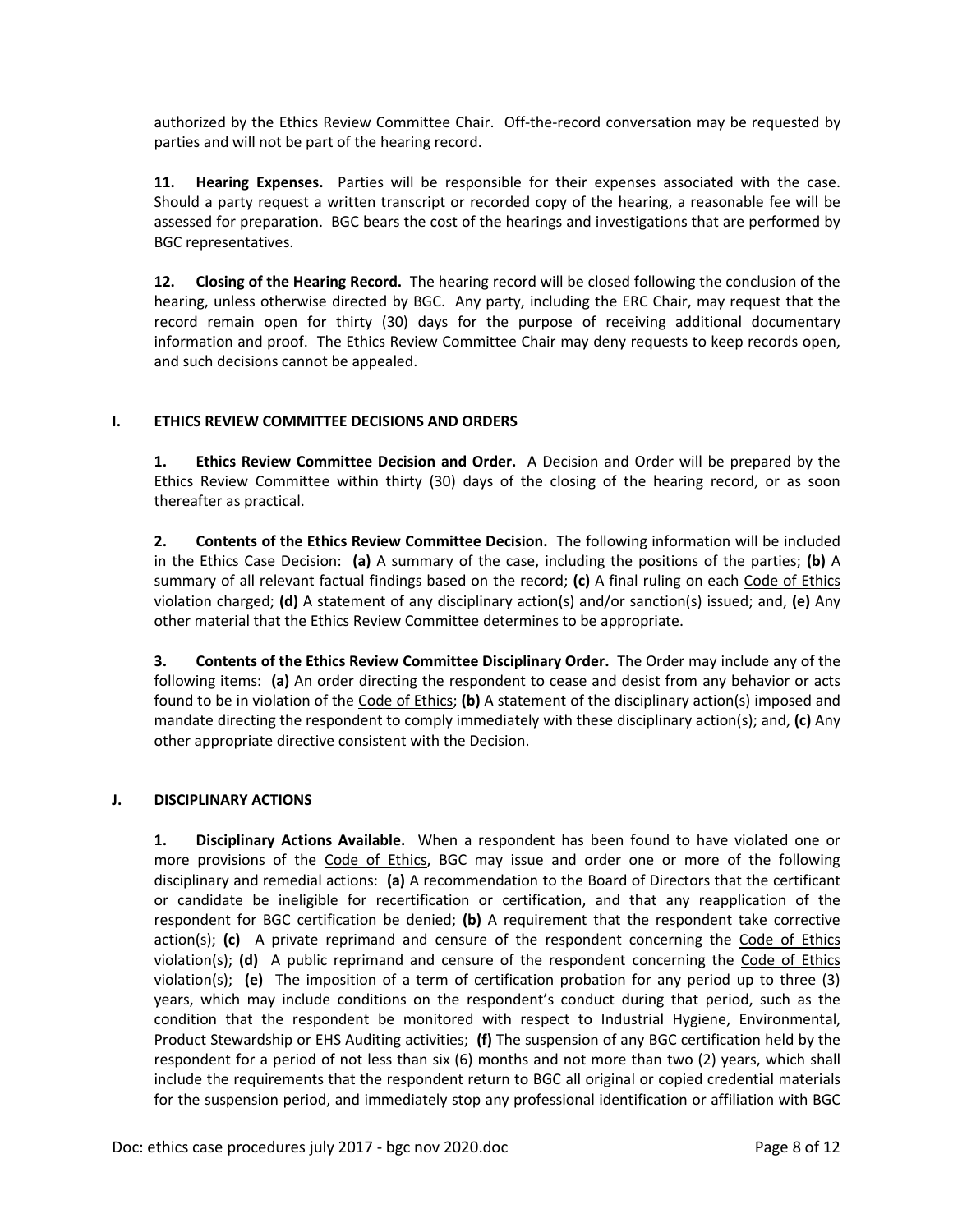during the suspension period; and, **(g)** The revocation of any BGC certification held by the respondent, which shall include the requirements that the respondent return to BGC all original or copied credential materials, and to immediately stop any and all professional identification or affiliation with BGC.

**2. Referral and Notification Action.** BGC may notify appropriate government or professional bodies of any final disciplinary action taken against a respondent by sending a copy of the ethics case Decision and Order issued by the Ethics Review Committee, or the Board Appeals Committee. Such notification may be sent by BGC at any point after the time period for the respondent to appeal an adverse decision has lapsed. BGC will not notify governmental and professional bodies until after a final ruling on the case has been made, if necessary. During an appeal period, BGC may respond to inquiries concerning ethics cases, and may indicate the existence of such proceedings.

**3. Publication of Disciplinary Action.** Following the lapse of any appeal rights and upon case closure, BGC may publish or release a final ethics Decision and Order following the issuance of an adverse Ethics Review Committee, or Board Appeals Committee Decision or ruling. Any party or interested individual may request publication of any final decision, consistent with these Procedures. However, the Chief Executive Officer, Ethics Review Committee, or Board Appeals Committee may deny such requests, and such decisions cannot be appealed.

### **K. BOARD APPEALS COMMITTEE**

**1. Board Appeals Committee.** The Chair of the Board of Directors shall appoint three (3) or more Directors to serve as the Board Appeals Committee, which shall be responsible for resolving all appropriate appeals concerning decisions of the Ethics Review Committee. The Board Chair shall appoint a Board Appeal Committee Chair and Vice-Chair to preside over and conduct each ethics appeal, consistent with these Procedures.

**2. Time Period for Appeals to the Board Appeals Committee.** Within thirty (30) days of the mailing date of an adverse Decision by the Ethics Review Committee, the respondent may appeal all or a portion of the Decision and Order to the BGC Board Appeals Committee pursuant to this Section. Any appeals received beyond this time period will not be reviewed or considered by the Board Appeals Committee.

**3. Grounds for Appeal to the Board Appeals Committee.** An adverse Decision of the Ethics Review Committee may be reversed, or otherwise modified by the Board Appeals Committee on appeal. However, the grounds for appeal of an adverse decision are strictly limited to the following: **(a)**  Procedural Error: The Ethics Review Committee misapplied a procedure contained in these rules and prejudiced the respondent; **(b)** New or Previously Undiscovered Information:Following the closing of the hearing record, the respondent has located relevant proof that: was not previously in his/her possession; was not reasonably available prior to closure of the record; and, could have affected the Ethics Review Committee Decision; **(c)** Misapplication of the Ethics Code: The Ethics Review Committee Decision has misapplied the provisions of the Code of Ethics, and the misapplication prejudiced the respondent; and/or, **(d)** Contrary to the Information Presented: The Ethics Review Committee Decision is contrary to the most substantial information provided in the record.

With respect to Sub-sections **3(a)** and **(c)**, above, the Board Appeals Committee will consider only arguments that were presented to the Ethics Review Committee prior to the closing of the hearing record.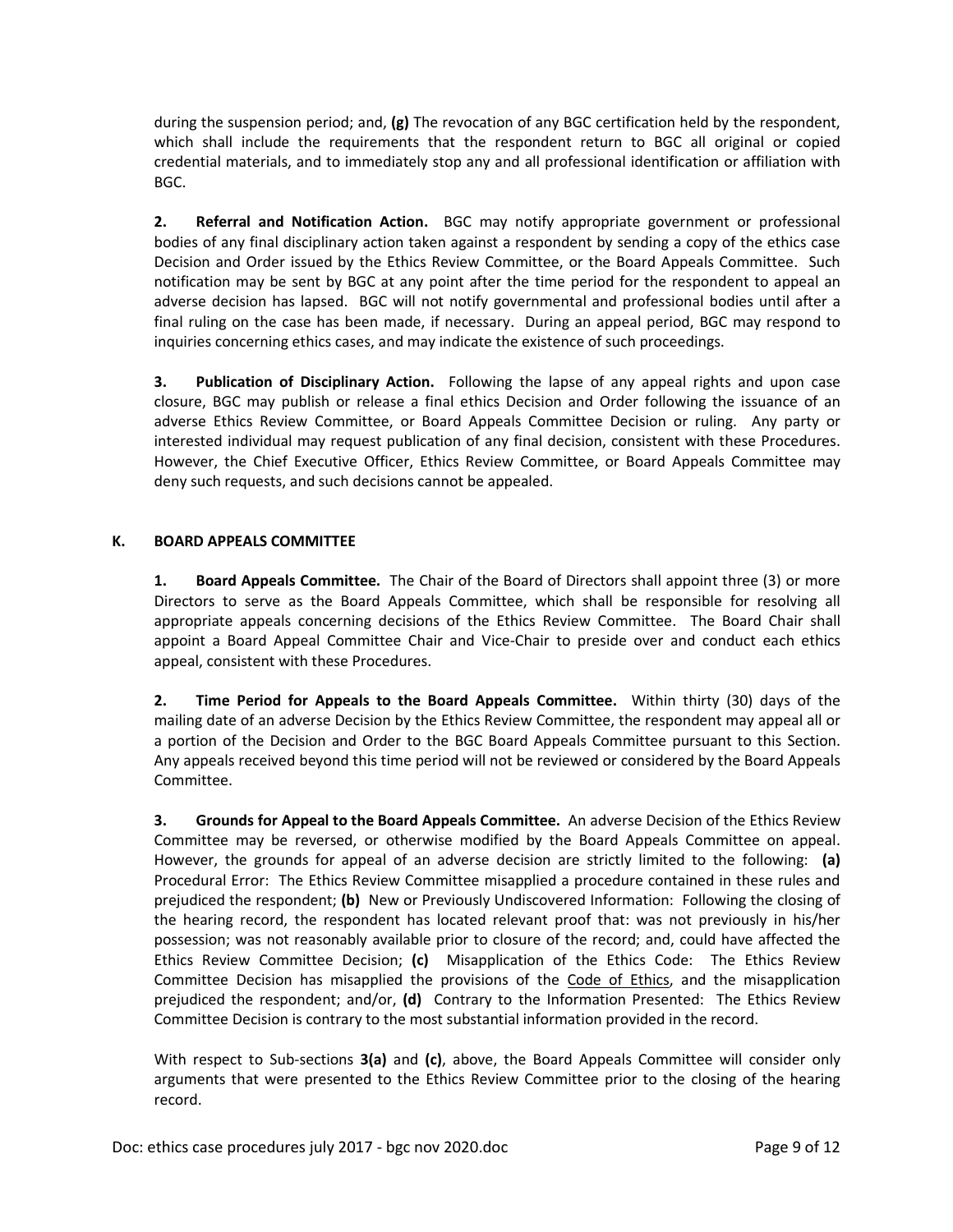**4. Contents of Appeal/Letter of Appeal.** In order to complete an appeal to the Board Appeals Committee under this Section, the respondent must submit a letter or other document to the Board Appeals Committee and to the complainant, within the prescribed time period, which contains the following information and material: **(a)** The ethics case name, docket number, and the date of the Decision; **(b)** A statement of the grounds for the appeal under Subsection K.3, above, and a complete explanation of the reasons that the respondent believes that the Decision should be reversed or otherwise modified; and, **(c)** Accurate, complete copies of any material which supports the respondent's appeal. A copy of all appeal materials received from the respondent will be forwarded to the complainant promptly upon receipt by the Board Appeals Committee.

**5. Appeal Deficiencies.** The Board Appeals Committee Chair may require the respondent to clarify, supplement, or amend an appeal submission.

**6. Appeal Rejection.** If the Board Appeals Committee Chair determines that an appeal does not meet the appeal requirements or otherwise warrant further formal review, consistent with the requirements set forth in these Procedures, the Board Appeals Committee Chair will reject the appeal. The Board Appeals Committee Chair will notify the complainant and respondent of the rejection, as well as the reason(s) for

the rejection, by letter within approximately twenty-one (21) days of the determination. Appeal rejection determinations are not subject to appeal.

**7. Optional Reply to Appeal Letter.** Within fifteen (15) days of the mailing date of a respondent's appeal, the complainant may submit to the Board Appeals Committee a Reply to the Appeal by letter or similar document. If submitted, this Reply must fully explain any objections that the complainant wishes to present to the Board Appeals Committee concerning the appeal.

**8. Optional Response to Complainant Reply.** If an optional Reply to the Appeal is submitted by the complainant, the Board Appeals Committee will forward a copy of the Reply to the respondent within approximately ten (10) days following the receipt of the Reply by BGC. The respondent may submit a Response to the complainant's Reply by letter or similar document within ten (10) days of the mailing date of the Reply to the respondent. If submitted, the Response must fully explain, and is limited to, any objections that the respondent wishes to present to the Board Appeals Committee concerning the complainant's Reply to the Appeal.

**9. Request to Appear Before the Board Appeals Committee.** The complainant or respondent may request the opportunity to appear before the Board Appeals Committee concerning an appeal under this Section. The Chair of the Board Appeals Committee will determine whether a request to appear before the Committee is accepted. In the event that a request to appear before the Committee is approved, the Chair of the Board Appeals Committee may limit the appearance in any manner. Denials of requests to appear before the Board Appeals Committee cannot be appealed. The complainant and/or respondent will be responsible for their expenses associated with the appeal.

**10. Board Appeals Committee Hearings.** Within one hundred and eighty (180) days after the submission of a complete appeal, or as soon after as practical, the Board Appeals Committee will conduct a hearing to determine the outcome and final resolution of the appeal. During the course of appeal hearings, the Board Appeals Committee members will review: the hearing record; any appeal submissions presented by the parties; and/or any other information determined to be relevant. Thereafter, the Board Appeals Committee will determine the outcome of the appeal by majority vote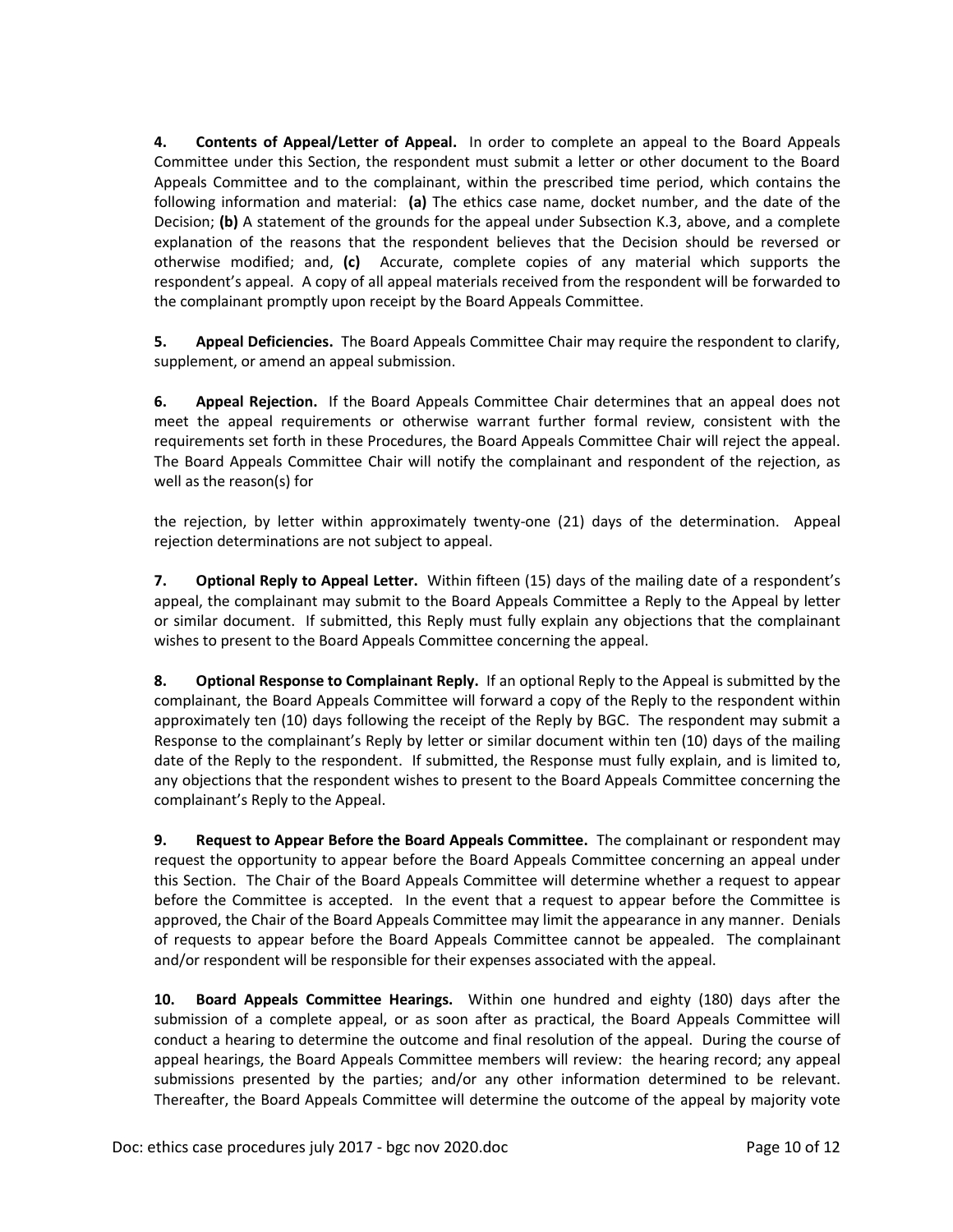in closed session.

**11. Board Appeals Committee Decisions and Orders.** Within thirty (30) days of conclusion of an appeal hearing, or as soon after as practical, the Board Appeals Committee, by the Committee Chair, will issue an Appeal Decision and Order stating and explaining the outcome of the appeal. With respect to each appeal, the Board Appeals Committee Decision and Order shall include the following: **(a)** A summary of any relevant portions of the Ethics Review Committee Decision and Order; **(b)** A summary of any relevant procedural or factual findings made by the Board Appeals Committee; **(c)** The ruling(s) and decisions with respect to each matter under appeal; and, **(d)** The Board Appeals Committee final Order affirming, reversing, amending or otherwise modifying any portion of the Ethics Review Committee Decision and Order, including any disciplinary or remedial action or sanction.

Copies of the Board Appeals Committee Decision and Order shall be sent to the parties, via U.S. mail, return receipt requested, or other appropriate delivery method.

### **L. FINALIZING AND CLOSING ETHICS CASES**

**1. Events Which Will Cause Closure of an Ethics Case.** An ethics case will be closed and all proceedings ended when any of the following occur: **(a)** Following the lapse of any appeal rights, the ethics case has not been accepted and the charges have been rejected as the basis for an Ethics Complaint and Investigation pursuant to these rules; **(b)** Following the lapse of any appeal rights, a final Decision has been issued by the Ethics Review Committee, or the Board Appeals Committee pursuant to these Procedures; or, **(c)** An Ethics Complaint has been terminated or withdrawn by the complainant(s).

**2. Events Which Will Cause a BGC Ethics Case Decision and Order to Become Final.** An Ethics Case Decision and Order that is not appealed will be final. The Decision of the Board Appeals Committee will be final, and no further appeals are available to any party.

### **M. REAPPLICATION AND REINSTATEMENT PROCEDURES FOLLOWING REVOCATION, SUSPENSION, AND PROBATION ORDERS**

**1. Revocation Orders/Reapplication Petition.** Five (5) years after the issuance of a final revocation order issued under these rules, a respondent may submit to the Board of Directors a Petition For Permission To Reapply For Certification (Reapplication Petition), as set forth in Section 4, below.

**2. Suspension Orders/Reinstatement Requests.** After the expiration of a final suspension order issued under these rules, a respondent may submit to the Board of Directors a Request For Certification Reinstatement (Reinstatement Request), as set forth in Section 4, below.

**3. Probation Orders/Reinstatement or Referral.** Following the expiration of a final probation order included with a Final Decision of the Ethics Review Committee, or the Board Appeals Committee, the Board of Directors will determine whether the respondent has or has not satisfied the terms of the probation order, and will do the following: **(a)** If the respondent has satisfied the terms of probation in full, the Board of Directors will verify that the probation has been completed and reinstate the practitioner to full certification status; or, **(b)** If the respondent has not satisfied the terms of probation in full, the Board of Directors will determine an appropriate course of action consistent with these rules, including, but not limited to, continuation of the probation order and issuance of additional